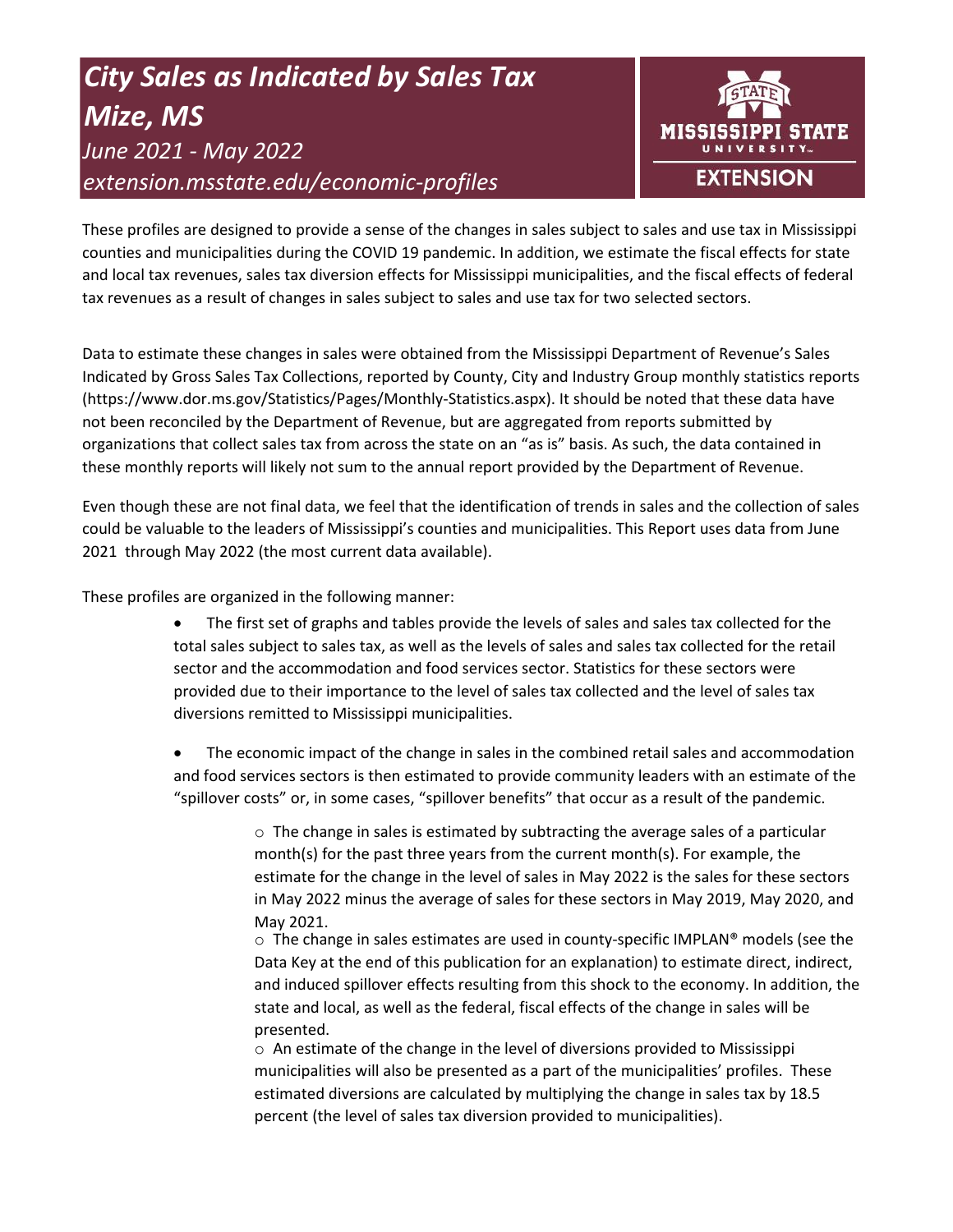| Total Sales as Indicated by Sales Tax (\$000s) |         |       |         |         | <b>Total Sales Tax Collected (\$000s)</b> |      |      |      |      |
|------------------------------------------------|---------|-------|---------|---------|-------------------------------------------|------|------|------|------|
| Month                                          | 2019    | 2020  | 2021    | 2022    | <b>Month</b>                              | 2019 | 2020 | 2021 | 2022 |
| January                                        | \$831   | \$489 | \$632   | \$883   | January                                   | \$56 | \$32 | \$41 | \$38 |
| February                                       | \$1,071 | \$427 | \$723   | \$510   | February                                  | \$73 | \$28 | \$35 | \$29 |
| March                                          | \$812   | \$422 | \$722   | \$1,120 | March                                     | \$55 | \$28 | \$34 | \$31 |
| April                                          | \$837   | \$620 | \$1,120 | \$937   | April                                     | \$56 | \$41 | \$43 | \$39 |
| May                                            | \$1,004 | \$484 | \$1,002 | \$1,097 | May                                       | \$68 | \$32 | \$39 | \$39 |
| June                                           | \$933   | \$518 | \$936   |         | June                                      | \$63 | \$34 | \$32 |      |
| July                                           | \$889   | \$604 | \$1,052 |         | July                                      | \$59 | \$39 | \$34 |      |
| August                                         | \$760   | \$578 | \$780   |         | August                                    | \$51 | \$37 | \$34 |      |
| September                                      | \$459   | \$496 | \$752   |         | September                                 | \$30 | \$31 | \$36 |      |
| October                                        | \$530   | \$513 | \$780   |         | October                                   | \$35 | \$33 | \$37 |      |
| November                                       | \$441   | \$521 | \$1,455 |         | November                                  | \$29 | \$33 | \$35 |      |
| December                                       | \$452   | \$486 | \$1,305 |         | December                                  | \$29 | \$31 | \$35 |      |



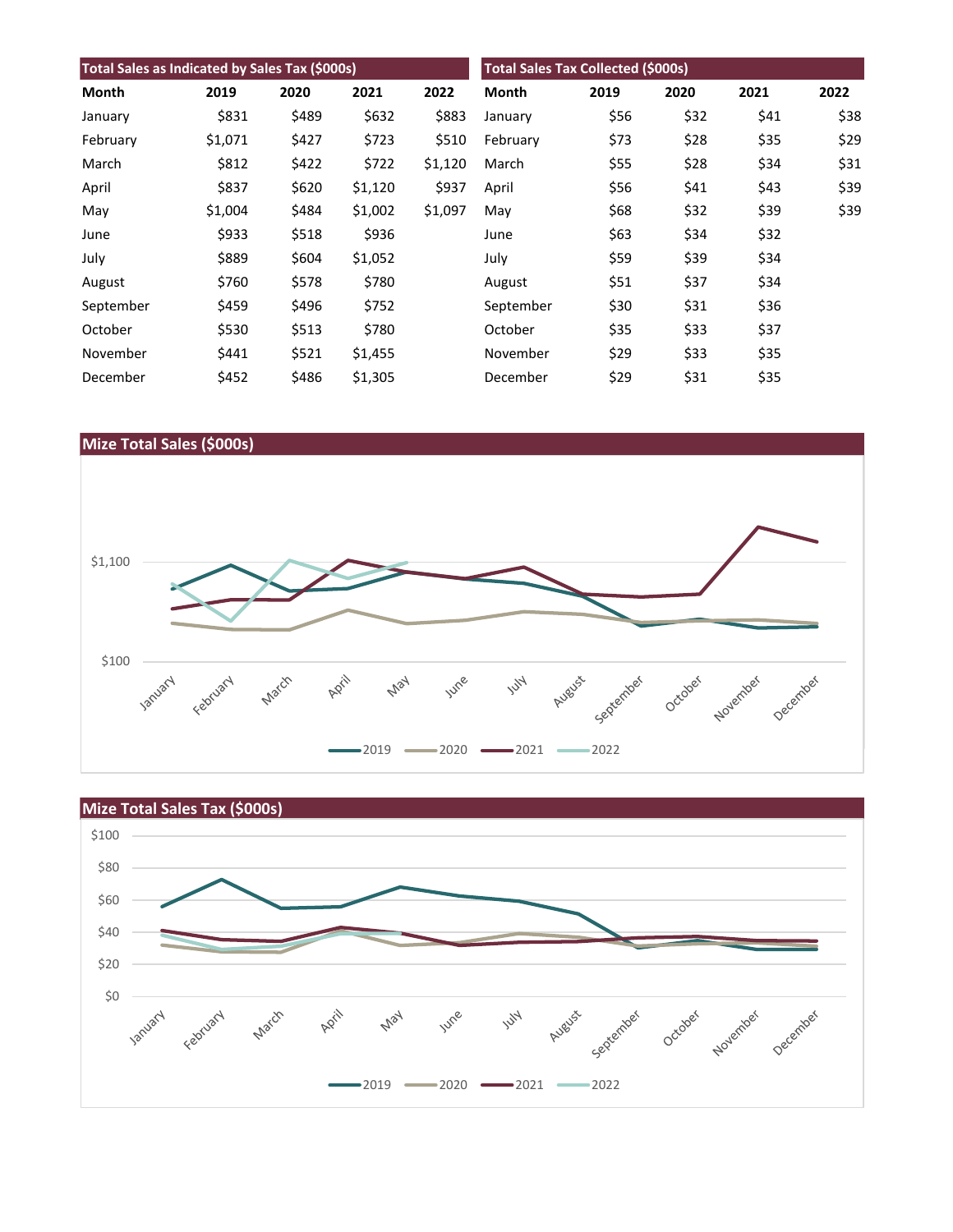| Retail Sector Sales as Indicated by Sales Tax (\$000s) |       |       |       | Retail Sector Sales Tax Collected (\$000s) |           |      |      |      |      |
|--------------------------------------------------------|-------|-------|-------|--------------------------------------------|-----------|------|------|------|------|
| Month                                                  | 2019  | 2020  | 2021  | 2022                                       | Month     | 2019 | 2020 | 2021 | 2022 |
| January                                                | \$379 | \$359 | \$489 | \$412                                      | January   | \$24 | \$23 | \$31 | \$25 |
| February                                               | \$311 | \$328 | \$360 | \$322                                      | February  | \$20 | \$21 | \$23 | \$20 |
| March                                                  | \$329 | \$327 | \$352 | \$349                                      | March     | \$21 | \$21 | \$22 | \$21 |
| April                                                  | \$379 | \$477 | \$444 | \$418                                      | April     | \$25 | \$31 | \$28 | \$26 |
| May                                                    | \$345 | \$382 | \$440 | \$399                                      | May       | \$22 | \$25 | \$28 | \$25 |
| June                                                   | \$371 | \$408 | \$395 |                                            | June      | \$23 | \$26 | \$25 |      |
| July                                                   | \$413 | \$457 | \$415 |                                            | July      | \$26 | \$29 | \$26 |      |
| August                                                 | \$325 | \$437 | \$375 |                                            | August    | \$21 | \$27 | \$24 |      |
| September                                              | \$351 | \$406 | \$400 |                                            | September | \$23 | \$25 | \$25 |      |
| October                                                | \$387 | \$437 | \$381 |                                            | October   | \$25 | \$28 | \$24 |      |
| November                                               | \$326 | \$408 | \$361 |                                            | November  | \$21 | \$26 | \$23 |      |
| December                                               | \$353 | \$372 | \$352 |                                            | December  | \$22 | \$23 | \$22 |      |



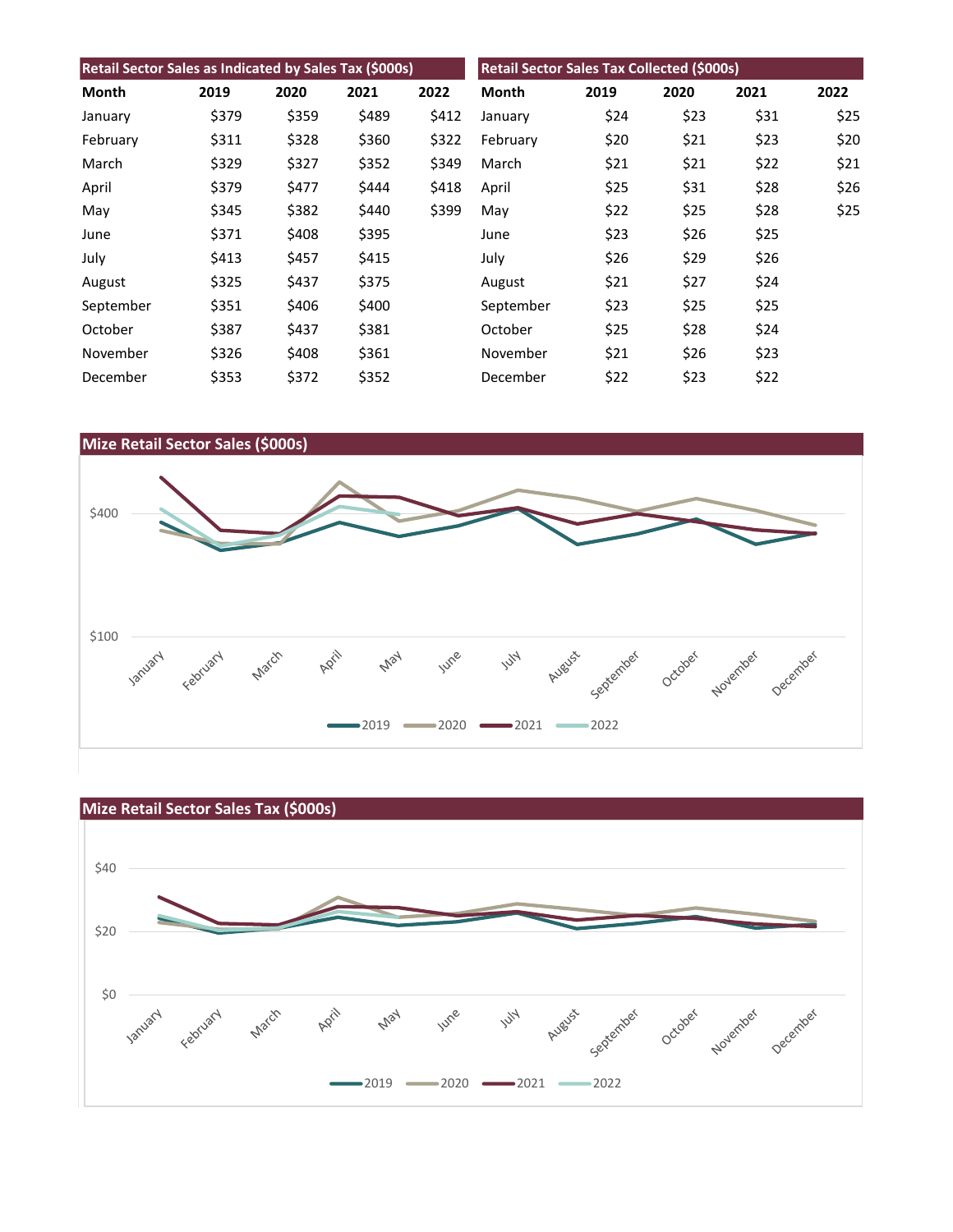| <b>Food Service and Accommodations Sector Sales</b> |      |      |       | <b>Food Service and Accommodations Sector Sales</b> |              |                        |      |      |      |  |
|-----------------------------------------------------|------|------|-------|-----------------------------------------------------|--------------|------------------------|------|------|------|--|
| Subject to Sales Tax (\$000s)                       |      |      |       |                                                     |              | Tax Collected (\$000s) |      |      |      |  |
| <b>Month</b>                                        | 2019 | 2020 | 2021  | 2022                                                | <b>Month</b> | 2019                   | 2020 | 2021 | 2022 |  |
| January                                             | \$86 | \$0  | \$0   | \$122                                               | January      | \$6                    | \$0  | \$0  | \$7  |  |
| February                                            | \$91 | \$0  | \$0   | \$0                                                 | February     | \$6                    | \$0  | \$0  | \$0  |  |
| March                                               | \$98 | \$0  | \$0   | \$94                                                | March        | \$7                    | \$0  | \$0  | \$5  |  |
| April                                               | \$67 | \$85 | \$0   | \$0                                                 | April        | \$5                    | \$6  | \$0  | \$0  |  |
| May                                                 | \$96 | \$30 | \$0   | \$163                                               | May          | \$7                    | \$2  | \$0  | \$10 |  |
| June                                                | \$95 | \$0  | \$0   |                                                     | June         | \$7                    | \$0  | \$0  |      |  |
| July                                                | \$0  | \$89 | \$0   |                                                     | July         | \$0                    | \$6  | \$0  |      |  |
| August                                              | \$0  | \$74 | \$0   |                                                     | August       | \$0                    | \$5  | \$0  |      |  |
| September                                           | \$0  | \$0  | \$0   |                                                     | September    | \$0                    | \$0  | \$0  |      |  |
| October                                             | \$81 | \$0  | \$0   |                                                     | October      | \$6                    | \$0  | \$0  |      |  |
| November                                            | \$0  | \$0  | \$124 |                                                     | November     | \$0                    | \$0  | \$7  |      |  |
| December                                            | \$0  | \$0  | \$128 |                                                     | December     | \$0                    | \$0  | \$7  |      |  |

# **Mize Food Service and Accommodations Sector Sales (\$000s)**



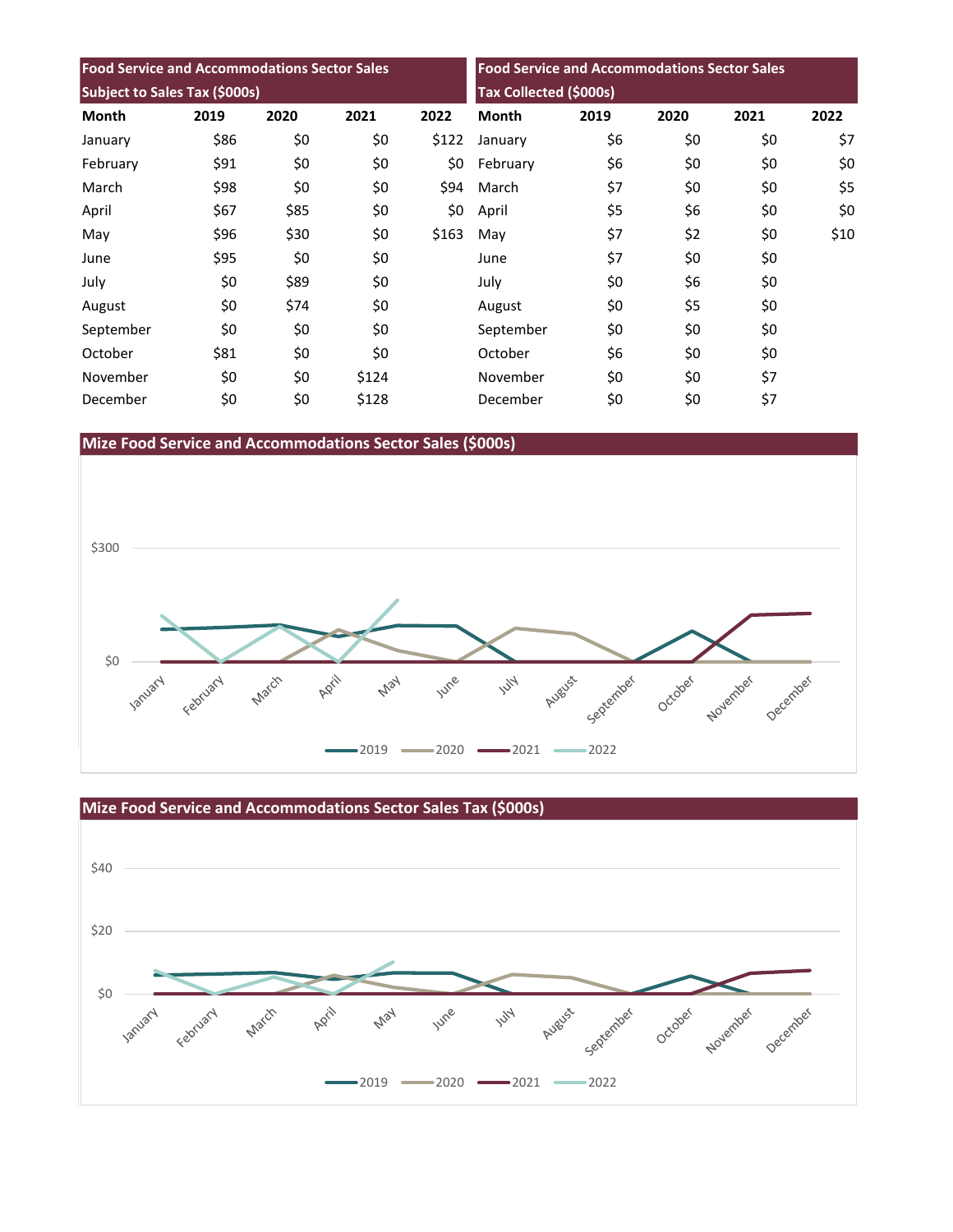| <b>Estimated Change in Sales</b>                        |                      |                |              |
|---------------------------------------------------------|----------------------|----------------|--------------|
|                                                         | <b>Sales</b>         | Average Sales* | Change in    |
|                                                         | <b>Jun21 - May22</b> | Jun18 - May21  | <b>Sales</b> |
| <b>Agriculture, Forestry, Fishing and Hunting</b>       | \$0                  | \$0            | \$0          |
| Mining, Quarrying, and Oil and Gas Extraction           | \$0                  | \$0            | \$0          |
| <b>Utilities</b>                                        | \$0                  | \$5,942        | (55, 942)    |
| Construction                                            | \$0                  | \$0            | \$0          |
| Manufacturing                                           | \$0                  | \$0            | \$0          |
| <b>Wholesale Trade</b>                                  | \$319,815            | \$0            | \$319,815    |
| <b>Retail Trade</b>                                     | \$4,577,542          | \$4,539,530    | \$38,013     |
| <b>Transportation and Warehousing</b>                   | \$0                  | \$0            | \$0          |
| <b>Information</b>                                      | \$585,287            | \$648,177      | ( \$62, 890) |
| <b>Finance and Insurance</b>                            | \$0                  | \$0            | \$0          |
| <b>Real Estate and Rental and Leasing</b>               | \$0                  | \$0            | \$0          |
| <b>Professional, Scientific, and Technical Services</b> | \$0                  | \$0            | \$0          |
| <b>Management of Companies and Enterprises</b>          | \$0                  | \$0            | \$0          |
| <b>Admin/Support/Waste Mgt &amp; Remediation Svcs</b>   | \$0                  | \$0            | \$0          |
| <b>Educational Services</b>                             | \$0                  | \$0            | \$0          |
| <b>Health Care and Social Assistance</b>                | \$0                  | \$0            | \$0          |
| Arts, Entertainment, and Recreation                     | \$0                  | \$0            | \$0          |
| <b>Accomodation and Food Services</b>                   | \$630,925            | \$470,664      | \$160,261    |
| <b>Other Services (except Public Administration)</b>    | \$0                  | \$0            | \$0          |
| <b>Public Administration</b>                            | \$0                  | \$0            | \$0          |
| <b>Change in Total of Sector Sales</b>                  | \$6,113,569          | \$5,664,313    | \$449,257    |

\*Average Sales is calculated as the sum of average monthly sales for the three previous years.

| <b>Economic Impact Summary from Change in Total of Sector Sales (IMPLAN)</b> |                   |                     |                             |            |  |  |  |  |
|------------------------------------------------------------------------------|-------------------|---------------------|-----------------------------|------------|--|--|--|--|
| <b>Impact Type</b>                                                           | <b>Employment</b> | <b>Labor Income</b> | <b>Total Value</b><br>Added | Output     |  |  |  |  |
| <b>Direct Effect</b>                                                         | 4.4               | \$108,682           | \$197,518                   | \$425,146  |  |  |  |  |
| <b>Indirect Effect</b>                                                       | 0.6               | \$20,119            | \$43,764                    | \$89,844   |  |  |  |  |
| <b>Induced Effect</b>                                                        | 0.2               | \$7,010             | \$17,219                    | \$34,152   |  |  |  |  |
| <b>Total Effect</b>                                                          | (6.3)             | \$59,201            | \$63,804                    | (5548,868) |  |  |  |  |

**Estimated Change in Municipal Sales Tax Diversions (18.5%) \$2,403** See explanation of Municipal Sales Tax Diversions in the Data Key.

# **Estimated Change in State and Local Tax from Change in Total of Sector Sales (IMPLAN)**

|                                  |                   |               | Taxes on              |                   |                     |
|----------------------------------|-------------------|---------------|-----------------------|-------------------|---------------------|
|                                  | <b>Employment</b> | Proprietor    | <b>Production and</b> |                   |                     |
| <b>Description</b>               | Compensation      | <b>Income</b> | <b>Imports</b>        | <b>Households</b> | <b>Corporations</b> |
| <b>Dividends</b>                 | \$0               | \$0           | \$0                   | \$0               | \$74                |
| <b>Social Insurance</b>          | \$10              | \$0           | \$0                   | \$0               | \$0                 |
| <b>TOPI: Sales Tax</b>           | \$0               | \$0           | \$12,988              | \$0               | \$0                 |
| <b>TOPI: Property Tax</b>        | \$0               | \$0           | \$18,084              | \$0               | \$0                 |
| <b>TOPI: Other Tax</b>           | \$0               | \$0           | \$2,815               | \$0               | \$0                 |
| <b>Corporate Profits Tax</b>     | \$0               | \$0           | \$0                   | \$0               | \$1,138             |
| <b>Personal Taxes</b>            | \$0               | \$0           | \$0                   | \$2,756           | \$0                 |
| <b>Total State and Local Tax</b> | \$7               | \$0           | ( \$23,689)           | \$1,405           | \$483               |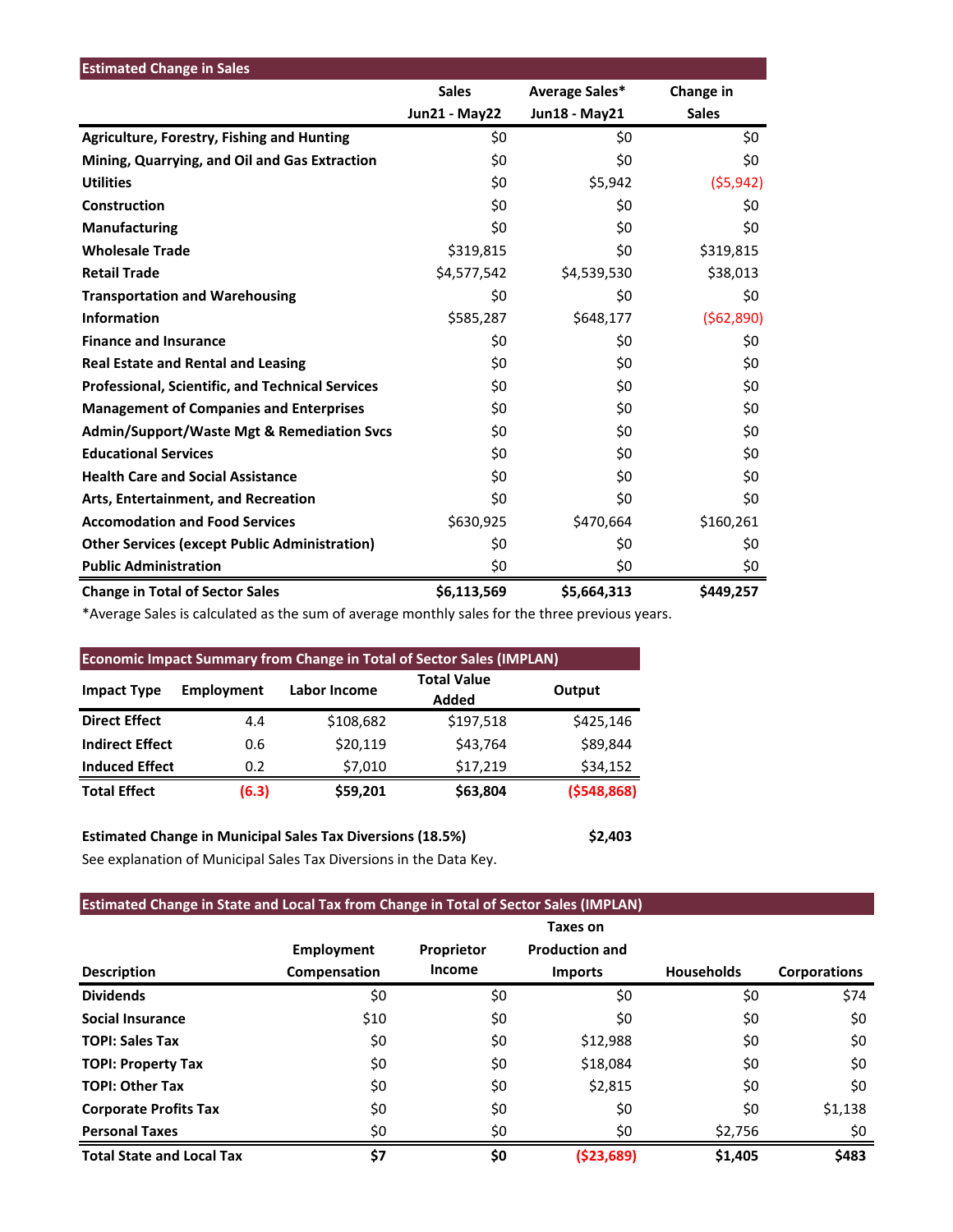# **Sales Tax Diversions and Special Levies**

| <b>Mize Diversions</b> |          |         |         |         | <b>Mize Special Tax</b> |      |      |       |         |
|------------------------|----------|---------|---------|---------|-------------------------|------|------|-------|---------|
| Month                  | 2019     | 2020    | 2021    | 2022    | <b>Month</b>            | 2019 | 2020 | 2021  | 2022    |
| January                | \$10,931 | \$7,232 | \$6,981 | \$7,052 | January                 | \$0  | \$0  | \$0   | \$467   |
| February               | \$13,619 | \$5,736 | \$8,461 | \$6,331 | February                | \$0  | \$0  | \$0   | \$440   |
| March                  | \$10,971 | \$5,612 | \$6,307 | \$6,992 | March                   | \$0  | \$0  | \$0   | \$440   |
| April                  | \$10,836 | \$7,322 | \$8,351 | \$6,955 | April                   | \$0  | \$0  | \$0   | \$614   |
| May                    | \$12,781 | \$7,479 | \$8,396 | \$7,936 | May                     | \$0  | \$0  | \$0   | \$1,959 |
| June                   | \$13,895 | \$7,981 | \$6,215 |         | June                    | \$0  | \$0  | \$0   | \$0     |
| July                   | \$10,281 | \$8,088 | \$6,920 |         | July                    | \$0  | \$0  | \$0   | \$0     |
| August                 | \$10,207 | \$7,067 | \$6,307 |         | August                  | \$0  | \$0  | \$0   | \$0     |
| September              | \$6,114  | \$7,001 | \$9,600 |         | September               | \$0  | \$0  | \$0   | \$0     |
| October                | \$8,371  | \$6,428 | \$6,499 |         | October                 | \$0  | \$0  | \$0   | \$0     |
| November               | \$5,934  | \$7,662 | \$7,641 |         | November                | \$0  | \$0  | \$420 | \$0     |
| December               | \$5,936  | \$6,980 | \$8,059 |         | December                | \$0  | \$0  | \$494 | \$0     |

| <b>No Special Levy</b> |      |      |      |      | <b>No Special Levy</b> |      |      |      |      |  |
|------------------------|------|------|------|------|------------------------|------|------|------|------|--|
| Month                  | 2019 | 2020 | 2021 | 2022 | Month                  | 2019 | 2020 | 2021 | 2022 |  |
| January                |      |      |      |      | January                |      |      |      |      |  |
| February               |      |      |      |      | February               |      |      |      |      |  |
| March                  |      |      |      |      | March                  |      |      |      |      |  |
| April                  |      |      |      |      | April                  |      |      |      |      |  |
| May                    |      |      |      |      | May                    |      |      |      |      |  |
| June                   |      |      |      |      | June                   |      |      |      |      |  |
| July                   |      |      |      |      | July                   |      |      |      |      |  |
| August                 |      |      |      |      | August                 |      |      |      |      |  |
| September              |      |      |      |      | September              |      |      |      |      |  |
| October                |      |      |      |      | October                |      |      |      |      |  |
| November               |      |      |      |      | November               |      |      |      |      |  |
| December               |      |      |      |      | December               |      |      |      |      |  |

| <b>No Special Levy</b> |      |      |      |      |
|------------------------|------|------|------|------|
| <b>Month</b>           | 2019 | 2020 | 2021 | 2022 |
| January                |      |      |      |      |
| February               |      |      |      |      |
| March                  |      |      |      |      |
| April                  |      |      |      |      |
| May                    |      |      |      |      |
| June                   |      |      |      |      |
| July                   |      |      |      |      |
| August                 |      |      |      |      |
| September              |      |      |      |      |
| October                |      |      |      |      |
| November               |      |      |      |      |
| December               |      |      |      |      |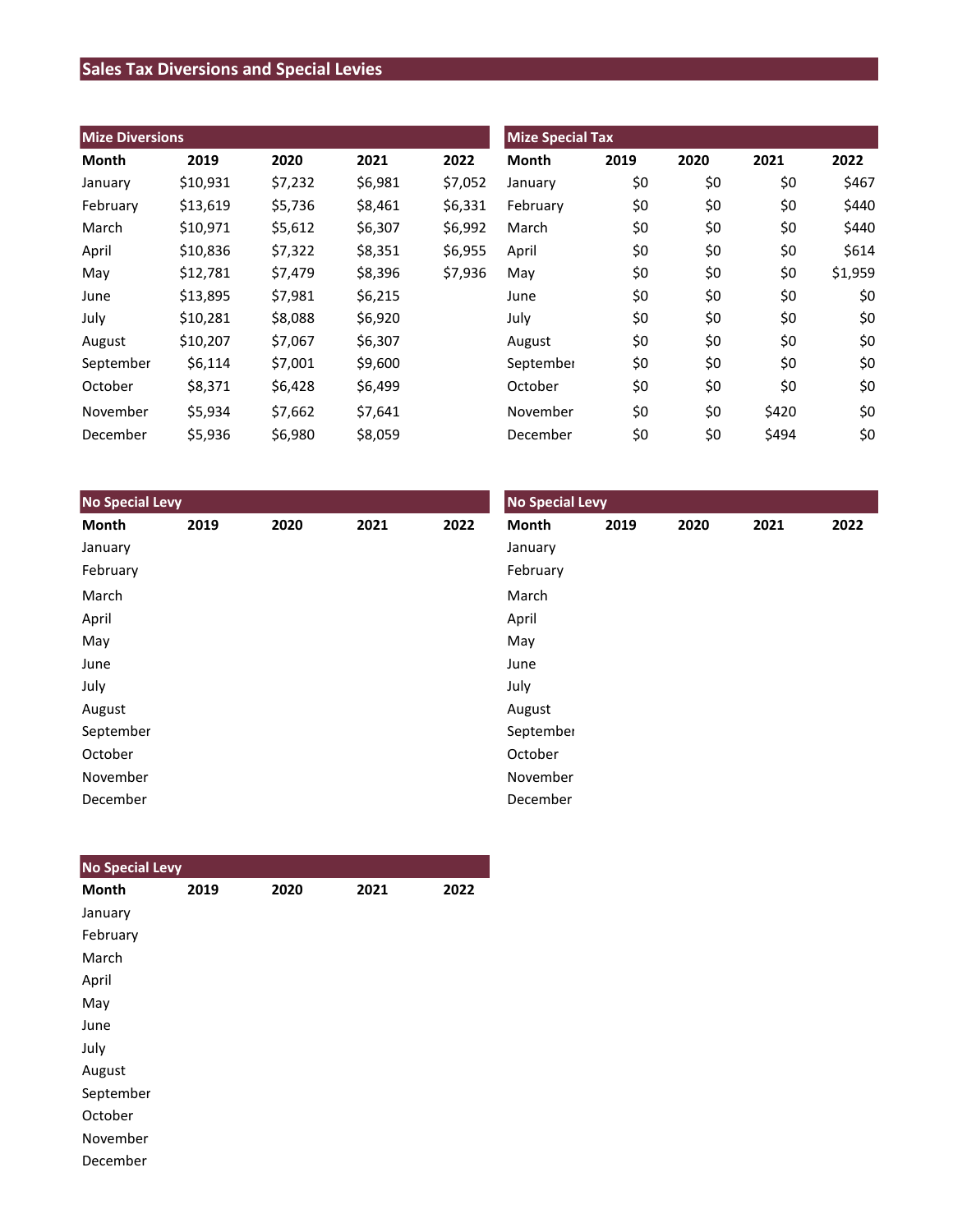#### **Estimated Change in Federal Tax from Change in Total of Sector Sales (IMPLAN)**

|                                 |              |            | Taxes on              |                   |                     |
|---------------------------------|--------------|------------|-----------------------|-------------------|---------------------|
|                                 | Employment   | Proprietor | <b>Production and</b> |                   |                     |
| <b>Description</b>              | Compensation | Income     | <b>Imports</b>        | <b>Households</b> | <b>Corporations</b> |
| <b>Social Insurance</b>         | \$19,566     | \$705      | \$0                   | \$0               | \$0                 |
| <b>TOPI: Taxes</b>              | \$0          | \$0        | \$4,840               | \$0               | \$0                 |
| <b>Corporate Profits Tax</b>    | \$0          | \$0        | \$0                   | \$0               | \$2,349             |
| <b>Personal Tax: Income Tax</b> | \$0          | \$0        | \$0                   | \$6,573           | \$0                 |
| <b>Total Federal Tax</b>        | \$12,336     | (5760)     | (53, 532)             | \$3,557           | \$1,000             |

### **DATA Key**

#### **Total Sales as Indicated by Sales Tax**

North American Industrial Classification Sectors (NAICS) sectors included in the "Total Sales as Indicated by Sales Tax" statistics include: Sector 11 – *Agriculture, Forestry, Fishing and Hunting* ; Sector 21 – *Mining, Quarrying, and Oil and Gas Extraction* ; Sector 22 – *Utilities*; Sector 23 – *Construction* ; Sector 31-33 – *Manufacturing* ; Sector 42 – *Wholesale Trade* ; Sector 44-45 – *Retail Trade* ; Sector 48-49 – *Transportation and Warehousing* ; Sector 51 – *Information* ; Sector 52 – *Finance and Insurance* ; Sector 53 – *Real Estate and Rental and Leasing* ; Sector 54 – *Professional, Scientific, and Technical Services*; Sector 55 – *Management of Companies and Enterprises* ; Sector 56 – *Administrative and Support and Waste Management and Remediation Services* ; Sector 61 – *Educational Services*; Sector 62 – *Health Care and Social Assistance* ; Sector 71 – *Arts, Entertainment, and Recreation* ; Sector 72 – *Accommodation and Food Services* ; Sector 81 – *Other Services (Except Public Administration)* ; and Sector 92 – *Public Administration* .

#### **Retail Sector Sales**

Retail Sector Sales includes NAICS Sector 44-45 – Retail Trade.

#### **Accommodation and Food Service Sector Sales**

Accommodation and Food Services Sector Sales includes NAICS Sector 72 – Accommodation and Food Services.

#### **Estimated Change in Sales**

To determine the economic impact of changes in specific sector sales, the average monthly sales by sector (using sales from the thirty-six months prior to the study time frame) was subtracted from the sales for that sector in the study time frame. For this publication, each month's sector sales from April 2018 through March 2020 were averaged and subtracted from sector sales occurring in the April 2020 through March 2021 time period to obtain the Change in Sales estimate. The estimated changes in sales for all sectors were summed to obtain the estimate for the change in Total of Sector Sales.

Municipalities are assigned to the county in which the largest proportion of the municipality's population resides (e.g., while the city of Jackson lies in Hinds, Madison, and Rankin Counties, Jackson was "assigned" to Hinds County because the majority of its population resides in Hinds County).

If the change in sales is negative, this indicates that the sales for the specific geographic area fall below expected values when using the previous three years as a benchmark. If the change in sales is positive, then the sales for the specific geographic area is greater than what would have been expected when using the three previous years as a benchmark.

#### **Estimated Change in Municipal Sales Tax Diversions**

Municipalities receive 18.5 percent of sales tax collected within their boundaries from the Mississippi Department of Revenue that can be used in the general budget(counties are not eligible for this allocation). The estimated change in the municipal sales tax diversion is calculated as 18.5 percent of the change in Taxes on Production and Imports: Sales Tax estimated in the Estimated Change in State and Local Tax from Change in Total of Sector Sales table.